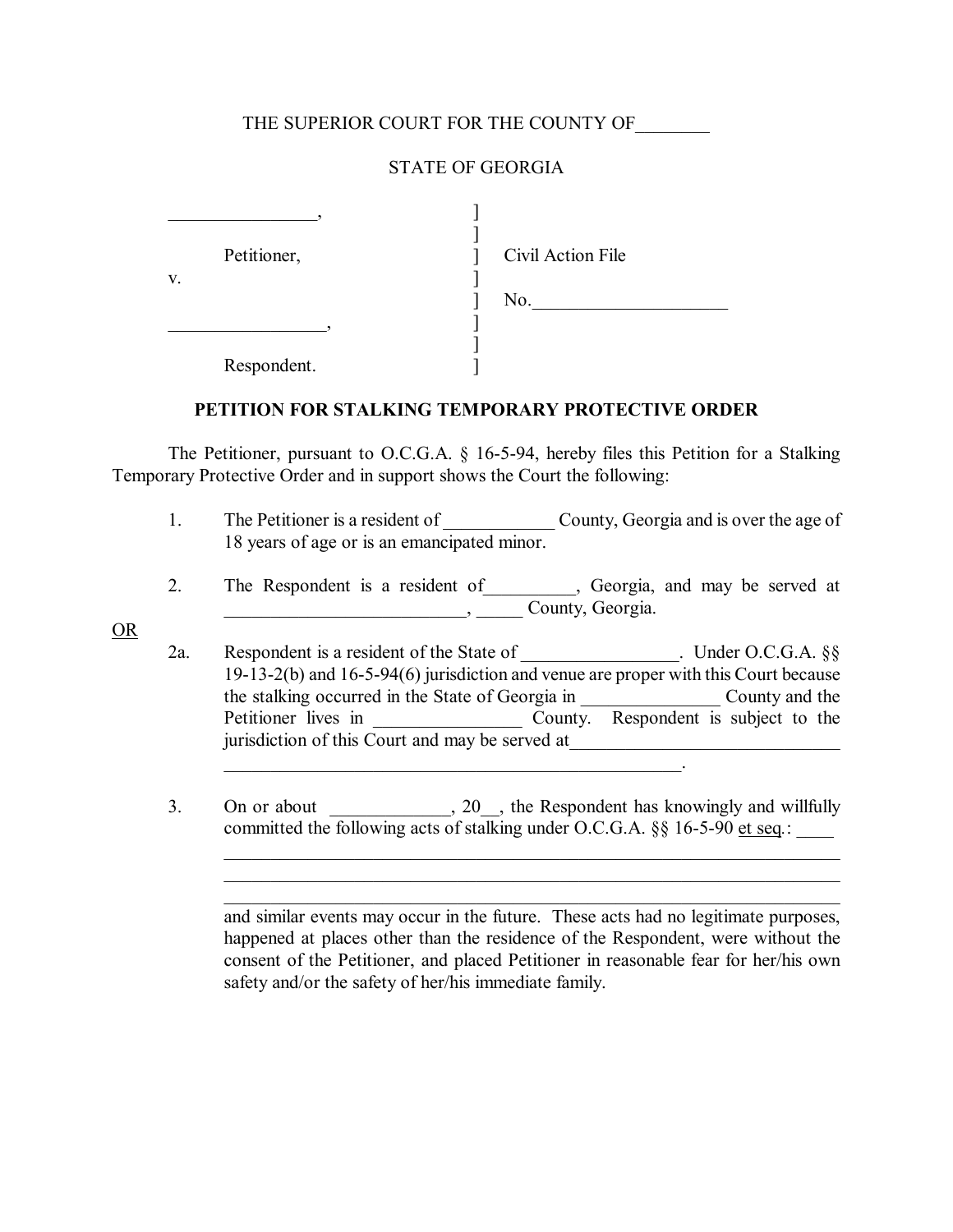#### THEREFORE, Petitioner requests:

- (a) That the Court set a hearing within thirty (30) days of the signing of the Order and to direct Respondent to appear before this Court and to show any reasons why the demands of the Petitioner should not be granted;
- (b) That the Respondent be served a copy of this Petition and Ex Parte Protective Order as required by law;
- (c) Order law enforcement to enforce the order;
- (d) That this Court issue a twelve month protective order to:
- \_\_\_\_\_ order Respondent to stop harassing and intimidating Petitioner and her/his immediate family;
- \_\_\_\_\_ order Respondent not have any direct or indirect contact with the petitioner and her/his immediate family;
- \_\_\_\_\_ order Respondent be enjoined from approaching within \_\_\_\_\_ yards of Petitioner and Petitioner's residence;
- \_\_\_\_\_ order Respondent refrain from the conduct toward the Petitioner as stated in this Petition;
- \_\_\_\_\_ order Respondent to receive appropriate psychiatric or psychological services;
- award the Petitioner costs and attorney fees for having to bring this action.

Respectfully submitted,

 $\mathcal{L}_\text{max}$ 

Petitioner

Address \_\_\_\_\_\_\_\_\_\_\_\_\_\_\_\_\_

Phone \_\_\_\_\_\_\_\_\_\_\_\_\_\_\_\_\_\_

 $\mathcal{L}_\text{max}$  , where  $\mathcal{L}_\text{max}$  and  $\mathcal{L}_\text{max}$ 

| <b>RESPONDENT'S IDENTIFYING FACT SHEET</b>                                                                 |                                          |    |  |    |
|------------------------------------------------------------------------------------------------------------|------------------------------------------|----|--|----|
| Complete as much as possible                                                                               |                                          |    |  |    |
| Respondent's social security number is , date of birth is , sex , color of                                 |                                          |    |  |    |
| hair, color of eyes                                                                                        | , height , weight . Respondent's race is |    |  |    |
| ethnic background ethnic background . Respondent has distinguishing marks (tattoos, scars,<br>$\mathbf{I}$ |                                          |    |  |    |
| $etc.$ )<br>. Respondent drives a<br>license tag number                                                    |                                          |    |  |    |
| and has a (state) driver's license number Respondent's home                                                |                                          |    |  |    |
| address                                                                                                    | is employed<br>and                       | by |  | at |
|                                                                                                            | and works from to on (days) [100].       |    |  |    |
|                                                                                                            |                                          |    |  |    |
|                                                                                                            |                                          |    |  |    |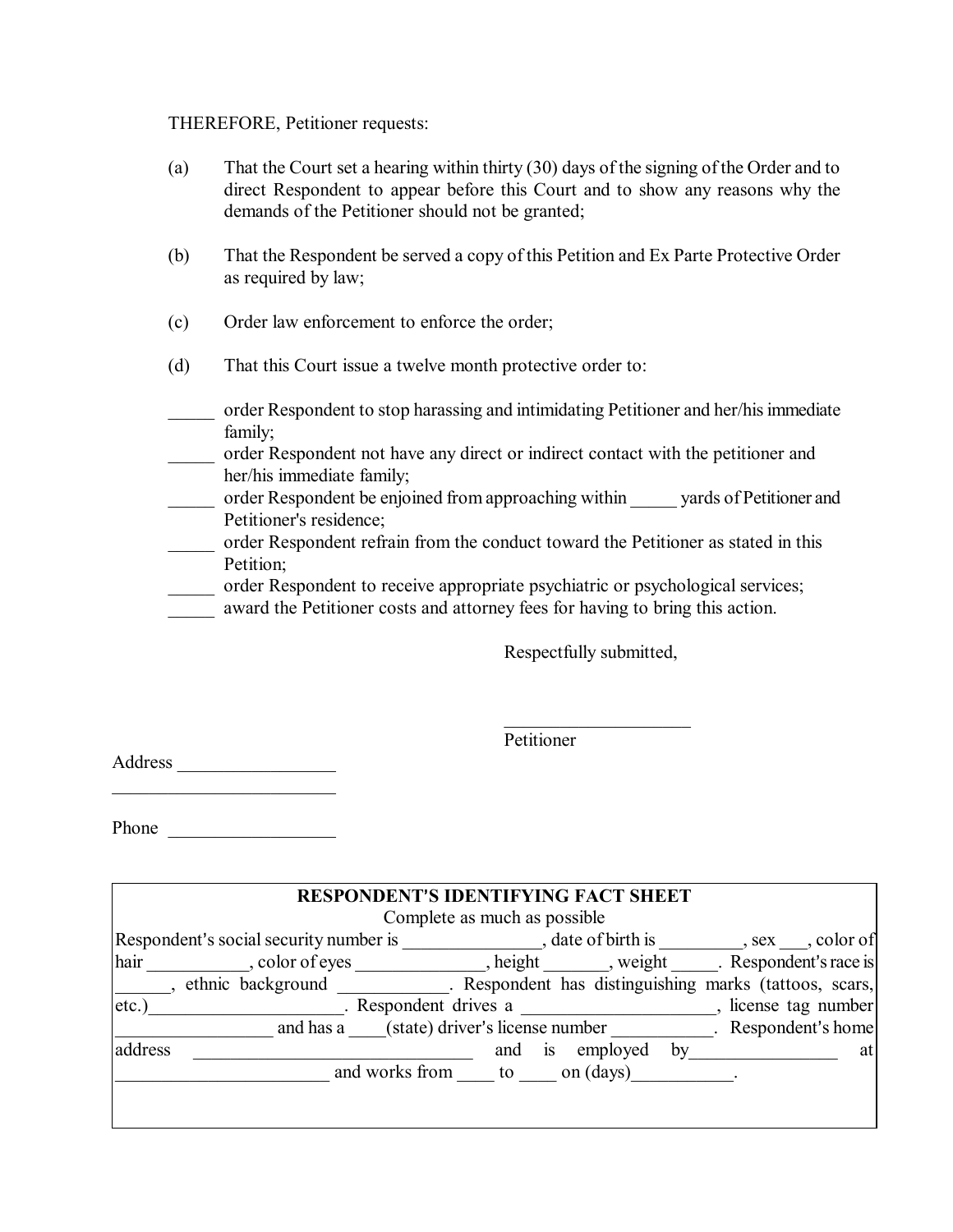# THE SUPERIOR COURT FOR THE COUNTY OF \_\_\_\_\_\_\_\_

## STATE OF GEORGIA

| Petitioner, | Civil Action File |
|-------------|-------------------|
| V.          | No.               |
|             |                   |
| Respondent. |                   |

## **VERIFICATION**

Personally appeared \_\_\_\_\_\_\_\_\_\_\_\_\_\_\_\_\_\_\_\_\_\_, who being duly sworn states that she/he is the Petitioner in the above styled case and that the facts set forth in the foregoing Petition for Stalking Temporary Protective Order are true and correct.

**Petitioner** 

 $\mathcal{L}_\text{max}$  , where  $\mathcal{L}_\text{max}$  and  $\mathcal{L}_\text{max}$ 

Sworn and subscribed before me this  $\_\_\_\_\$  day of  $\_\_\_\_\_\_\_\$ 

 $\mathcal{L}$ 

NOTARY PUBLIC My commission expires: